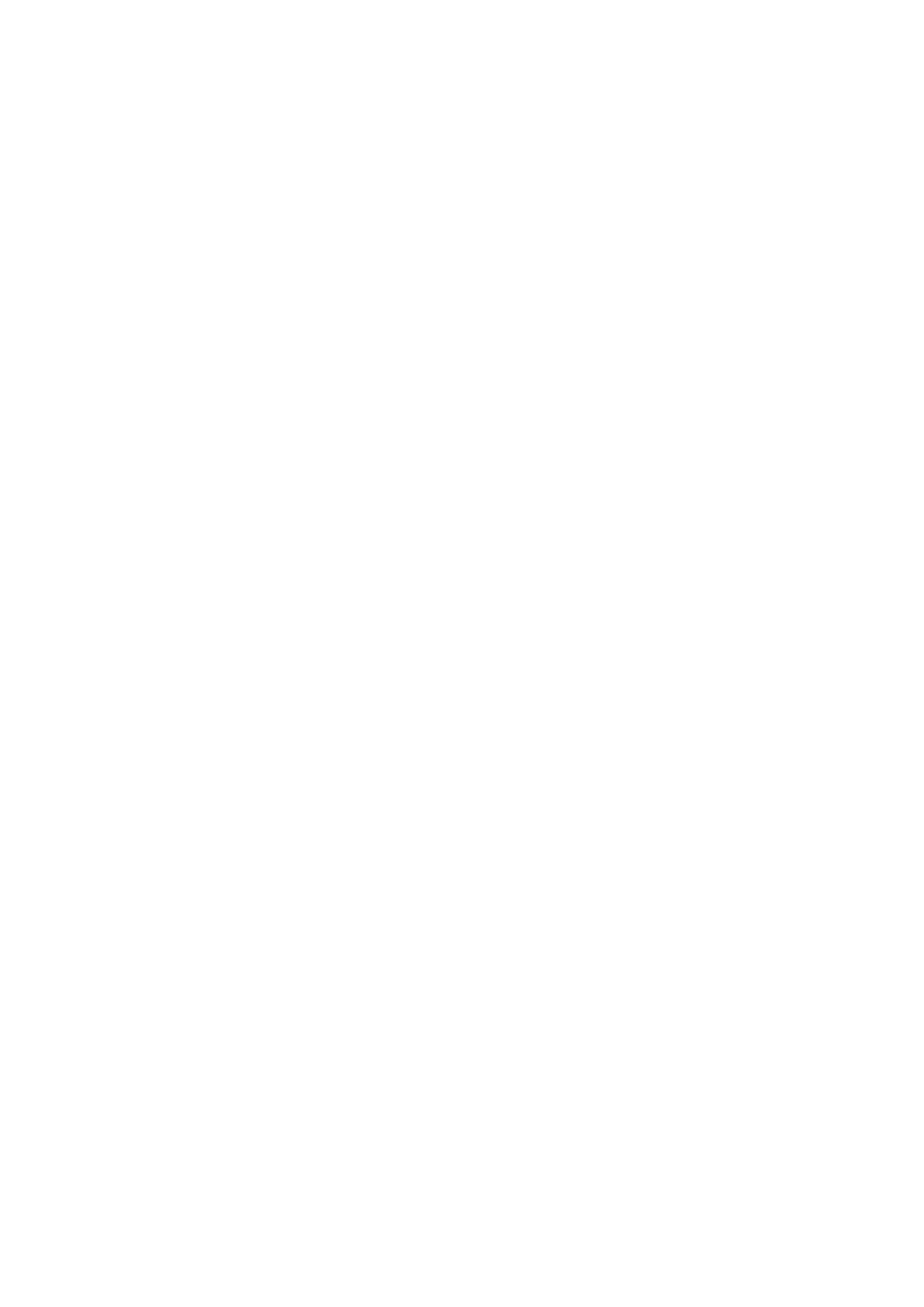**Sergey Ivanenko** (Moscow, Russia) Doctor of Philosophical Sciences Expert in Religious Studies Author of the book *Ordinary Anti-cultism*<sup>1</sup>

## **Anti-cultism in Russia**

**The Definition of the Anti-cult Movement and Anti-cultism**. The anti-cult movement is a general name for associations, groups, or individual enthusiasts who oppose new religious movements and derogatorily refer to them as cults or sects. They require that "sects" be banned or at least that their rights be limited.

The term "anti-cultism" has two similar meanings. First, it is used as a synonym for the anti-cult movement. Second, anti-cultism refers to the totality of concepts regarding the particular harm and danger posed by new religious movements and religious minorities. It is the totality of these concepts that in fact inspires participants of the anti-cult movement.

In the Russian Federation, the anti-cult movement is represented by two main components: religiously-based and secular.

**Religiously-based Anti-cultism.** According to experts' estimates, there approximately 600 religiously-based anti-cultists in Russia, among whom there are approximately 300 persons who often deal with "cults" in their work and 50 persons who specialize only in cults and sects.<sup>2</sup>

Anti-cultists who are part of the Russian Association of Centers of Study of Religions and Sects (RACSRS) and who represent the Russian Orthodox Church are the most active and influential.

The leading center of RACSRS is the Informational Consulting Center of Priest-Martyr St. Irenaeus of Lyon, formed in 1993 in Moscow with the blessing of Alexy II, Patriarch of Moscow and All Russia.3

<sup>1</sup> Paris. Published by "Editions les 3 genies" 2013, 103 pages.

<sup>2</sup> See S. I. Ivanenko, *Obyknovenniy antikultizm* [Ordinary Anti-cultism]. Saint Petersburg, 2012, page 27.

<sup>3</sup> Patriarch Alexy II (secular name—Aleksey Ridiger, 1929–2008), head of the Russian Orthodox Church from 1990 to 2008.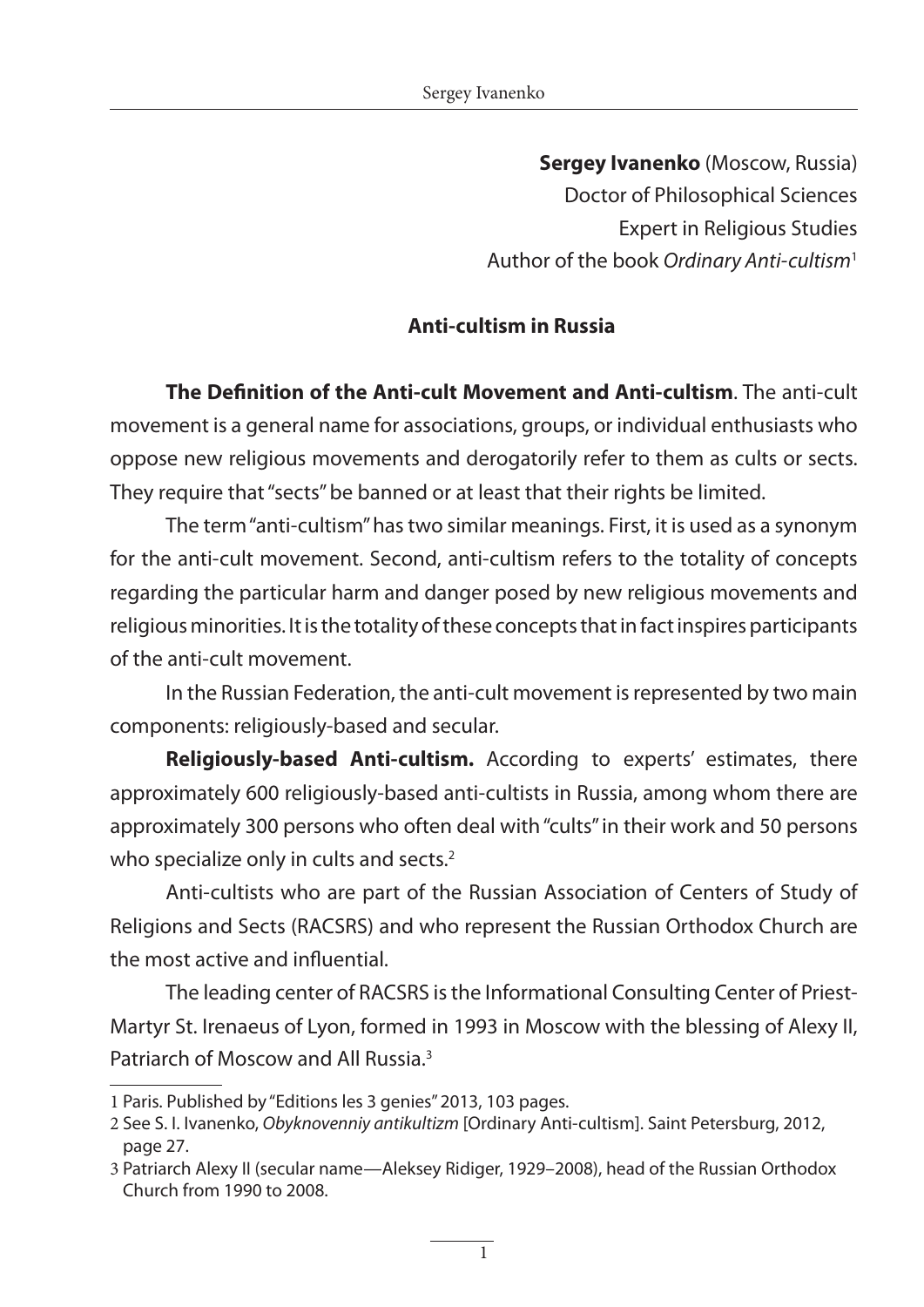RACSRS was created in 2006. The association is composed of directors of 21 regional centers for studying sectarianism in Russia,<sup>4</sup> as well as 8other centers—3 centers in Ukraine, 3 centers in the Republic of Belarus, one center in Uzbekistan, and one center in Kazakhstan.

The president of RACSRS<sup>5</sup> and the Center of Priest-Martyr St. Irenaeus of Lyon is Alexander Dvorkin.<sup>6</sup>

The goal of RACSRS in Russia is to oppose the activity of new religious movements, prepare materials on the destructive nature of religious minorities for government agencies and the media, and conduct religious expert studies based on anti-cultist ideas.

A. Dvorkin and RACSRS actively apply the term "totalitarian sect" to religious minorities so as to discredit them. The term "totalitarian sect" and the closely related term "totalitarian cult" have been actively used since the 1930's to criticize Communism and Fascism. The concepts "totalitarian sect" and "totalitarian cult" have been used in English and French literature since the 1970's in connection with

<sup>4</sup> The centers that are a part of RACSRS are active in Moscow, Podolsk (Moscow Region), Novosibirsk, Saratov, Tomsk, Tula, Saint Petersburg, Petropavlovsk-Kamchatka, Yaroslavl, Ryazan, Stavropol, Yuzhno-Sakhalinsk, Novgorod Velik, Vladikavkaz, Cheboksary, Murmansk, Taganrog, Voronezh, Perm, and Arkhangelsk. There are 13 religious ministers of the Russian Orthodox Church among the directors of the regional centers of RACSRS.

<sup>5</sup> The vice presidents of RACSRS are Archpriest Alexander Novopashin (Novosibirsk), Archpriest Georgiy Ioffe (Saint Petersburg), Archpriest Arseniy Vilkov (Ryazan), Archpriest Viktor Gorbach (Yuzhno-Sakhalinsk), and the senior secretary of RACSRS, Alexander Kuzmin (Saratov).

<sup>6</sup> Alexander Dvorkin (born in 1955 in Moscow) is one of the most known figures of the anti-cult movement in Russia. In 1977, he emigrated from the U.S.S.R. to live in the United States. He was baptized in 1980 in the New York Temple of Christ the Savior (Orthodox Church in America); he finished the St. Vladimir's Orthodox Theological Seminary (Crestwood, New York) where in 1983 he received his Masters in Theology. In 1988, pursuing his doctorate at the Fordham University, a private Jesuit university of New York, he defended his dissertation on the theme "Ivan the Terrible as a Religious Type," and received his Doctorate of Philosophy in history. From 1988 to 1991, he worked as an author and announcer at the radio station "Voice of America" in Washington and then as an editor in the news department at the radio station "Freedom" in Munich. On 31 December 1991 he returned to Russia and in March of 1992 began working in the Synodal Department of Religious Education and Catechization of the Moscow Patriarch. He has the title of Professor of the Orthodox Holy Tikhonov Humanitarian University awarded by the decree of Aleksy II, Patriarch of Moscow and All Russia. In 1993, he formed and was the head of the Information and Consultation Center (since 2003—Center of Religious Studies) of Priest-Martyr St. Irenaeus of Lyon, episcopal of Lyon. He was a reader (lowest level of a religious minister) at the temple of Holy Trinity in Khokhly (Moscow).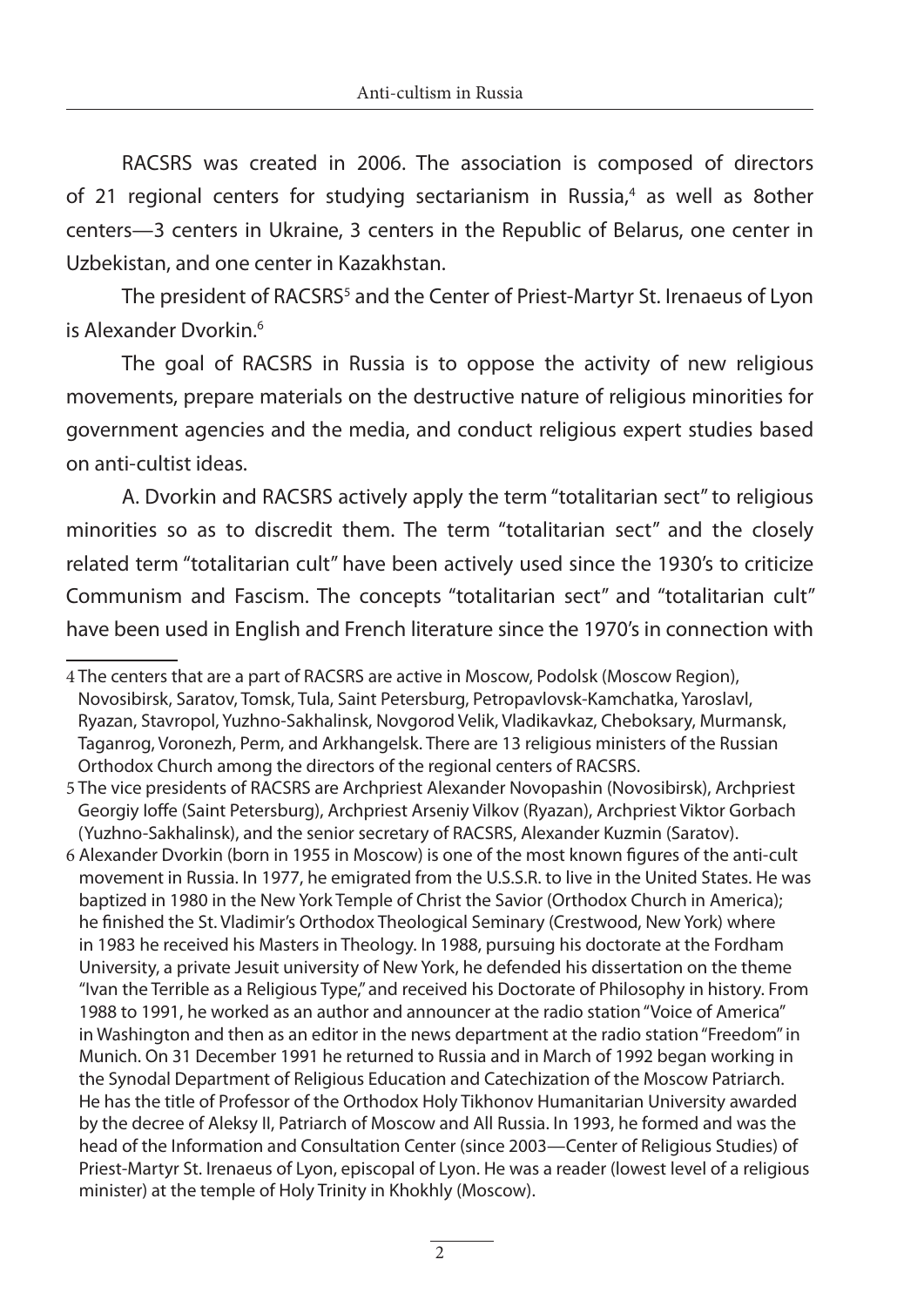new religious organizations that anti-cultists accused of "brainwashing."7

If we summarize all the elements that are attributed to a "totalitarian sect" by Russian anti-cultists, then the following picture emerges.

1. A "totalitarian sect" is a group whose leadership controls the consciousness, behavior, and emotions of the members of the group and exploits them. A "totalitarian sect" can harm its members psychologically, physically, and financially. "Totalitarian sects" hide their true nature and objectives from potential or new adherents, using deceitful methods to recruit and draw in new members.

2. Members of a "totalitarian sect" unselfishly serve the leader of the group and do not question any of his statements or actions. Questions, doubts, and dissatisfaction are eradicated or even punishable. Mind-numbing methods are used to suppress doubts regarding the group and its leader.

3. The group's leadership determines how the members of the "totalitarian sect" should think, act, and feel. The members have to receive permission to go on dates, change their work, or marry. The group has strict rules on how to dress, raise children, where to live, and so forth.

4. Members of a "totalitarian sect" usually sever ties with their family and close friends and reject life goals and personal interests that they had before they were recruited into the group. The leadership of the group not only encourages but also requires that the members of the "totalitarian sect" live with other members and associate only with them.

5. The group devotes excessive attention to obtaining more money. They are not above using even illegal means.

Representatives of secular religious studies, as a rule, do not recognize the

<sup>7</sup> The first person in Russia to use the term "totalitarian sect" in regard to new religious organizations, thoroughly explaining its meaning, was the famous journalist Alexander Vladimirovich Shchipkov. On 21 October 1993 he published the article "Uchitelya i raby" ["Teachers and Slaves"] in the *Nezavisimaya gazeta* [Independent Newspaper]. Ten years later, in a collection of his journalistic articles,A. Shchipkov included this article under the title "Totalitarnaya sekta" ["Totalitarian Sect"] with an interesting commentary: "I introduced to Russia the term 'totalitarian sects,' which, strictly speaking, is not at all scientific." (A. V. Shchipkov, Soborny dvor. Moscow, Mediasoyuz, 2003, page 146).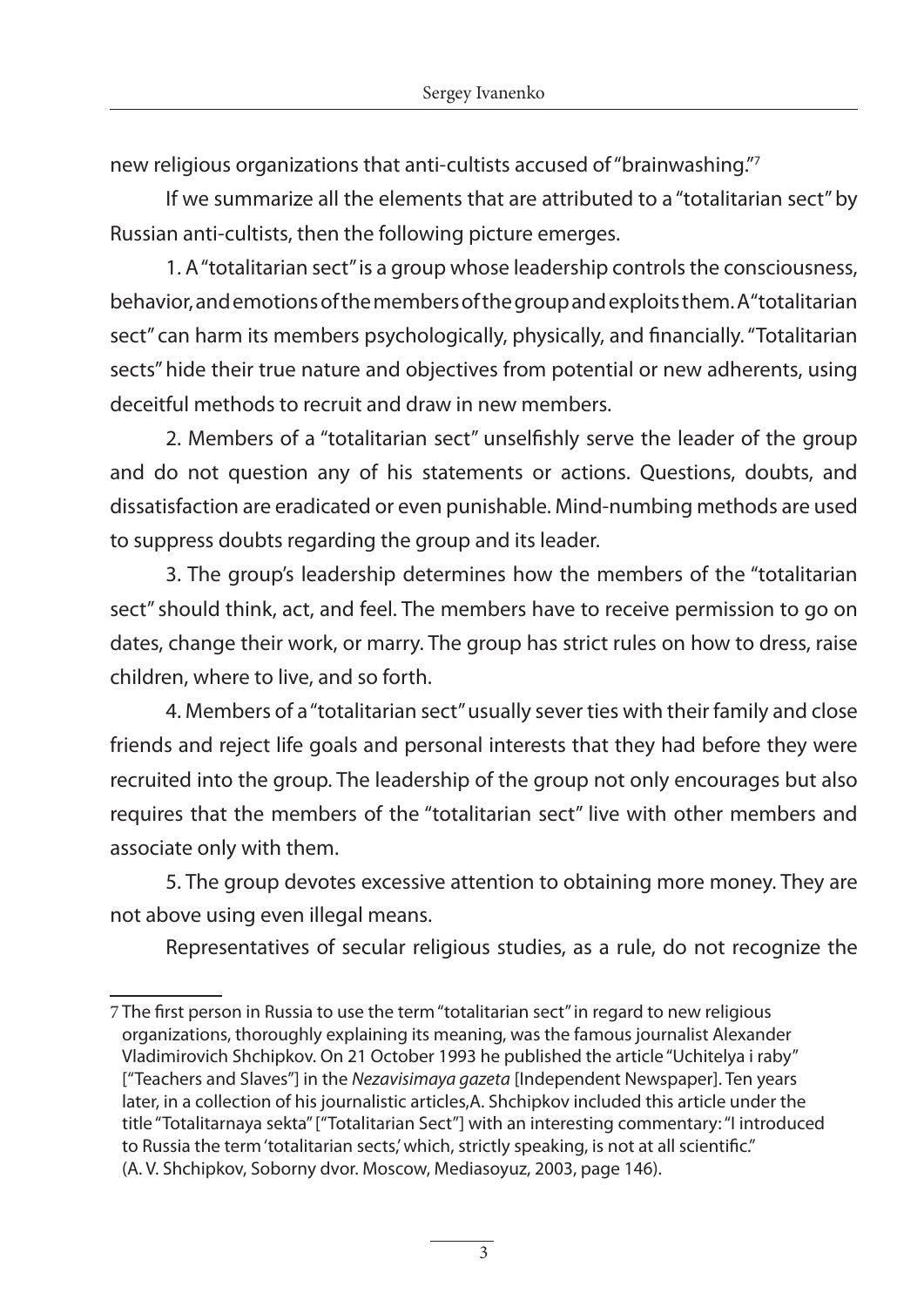scientific nature of the term and do not use it.<sup>8</sup> Having studied religion for more than 35 years, I am convinced that such "totalitarian sects" are a product of anti-cultists' imagination.

A. Dvorkin and RACSRS do not give serious attention to missionary activity because they consider that their main task is to gain the support of government agencies and law enforcement structures so as to suppress a wide range of religious organizations categorized as "totalitarian sects."

Even within the Russian Orthodox Church there are opponents to Alexander Dvorkin and his methods of combating new religious movements, which opponents call the "theory of totalitarian sectarianism." The main critics of this theory are certain Orthodox missionaries as well as teachers at religious teaching institutes specializing in the field of Orthodox "sectarian studies."9

In addition to Orthodox centers, Protestant anti-cult centers are also active. It should be mentioned that the Center for Apologetics Research (Saint Petersburg, website http://www.apolresearch.org/)<sup>10</sup>, as well as the publisher "Protestant," was the first in modern Russia to begin publishing translations of works of Western anticultists.11

**Secular Anti-cultism**. According to expert estimates, there are approximately 100 secular specialists in the field of anti-cultism, among whom 30 often deal with

cults in their work, and 7 specialize in only cults and sects.12

- 8 According to the famous Russian religious expert Igor Kanterov, the vast majority of representatives of domestic scientific religious study and sociology of religions do not use the terms "totalitarian sect" and "destructive cult" in their research or teaching (see I. Ya. Kanterov. Totalitarian Sects and Cults—*Entsiklopediya religiy* [Encyclopedia of Religions] edited by A. P. Zabiyako, A. N. Krasnikova, and E. S. Elbakyan. Moscow, Akademichesky proekt, 2008, page 1270).
- 9 Famous Orthodox missionary Archpriest Oleg Stenyayev—priest of the Church of the Nativity of John the Baptist in Sokolniki (Moscow), Roman Kon—associate professor of the Moscow Spiritual Academy and author of the book *Vvedeniye v sektovedeniye* [Introduction to the Study of Sects] (Nizhniy Novgorod: Nizhegorodskaya Spiritual Seminary, 2008, 496 pages), which is a textbook for students of Orthodox spiritual seminaries and academies, and others severely criticized A. Dvorkin and the theory of totalitarian sectarianism.
- 10 One of the main authors is Dmitry Rozet, deacon of the Evangelical Lutheran Church of Ingria and scientific researcher for the Center for Apologetics Research.
- 11 For example, the book *The Deceivers: What Cults Believe, How They Lure Followers* by J. McDowell and D. Stewart was published for the first time in Russian. Moscow, "Protestant," 1993, 224 pages.
- 12 See S. I. Ivanenko, *Obyknovenniy antikultizm* [Ordinary Anti-cultism]. Saint Petersburg, 2012, page 27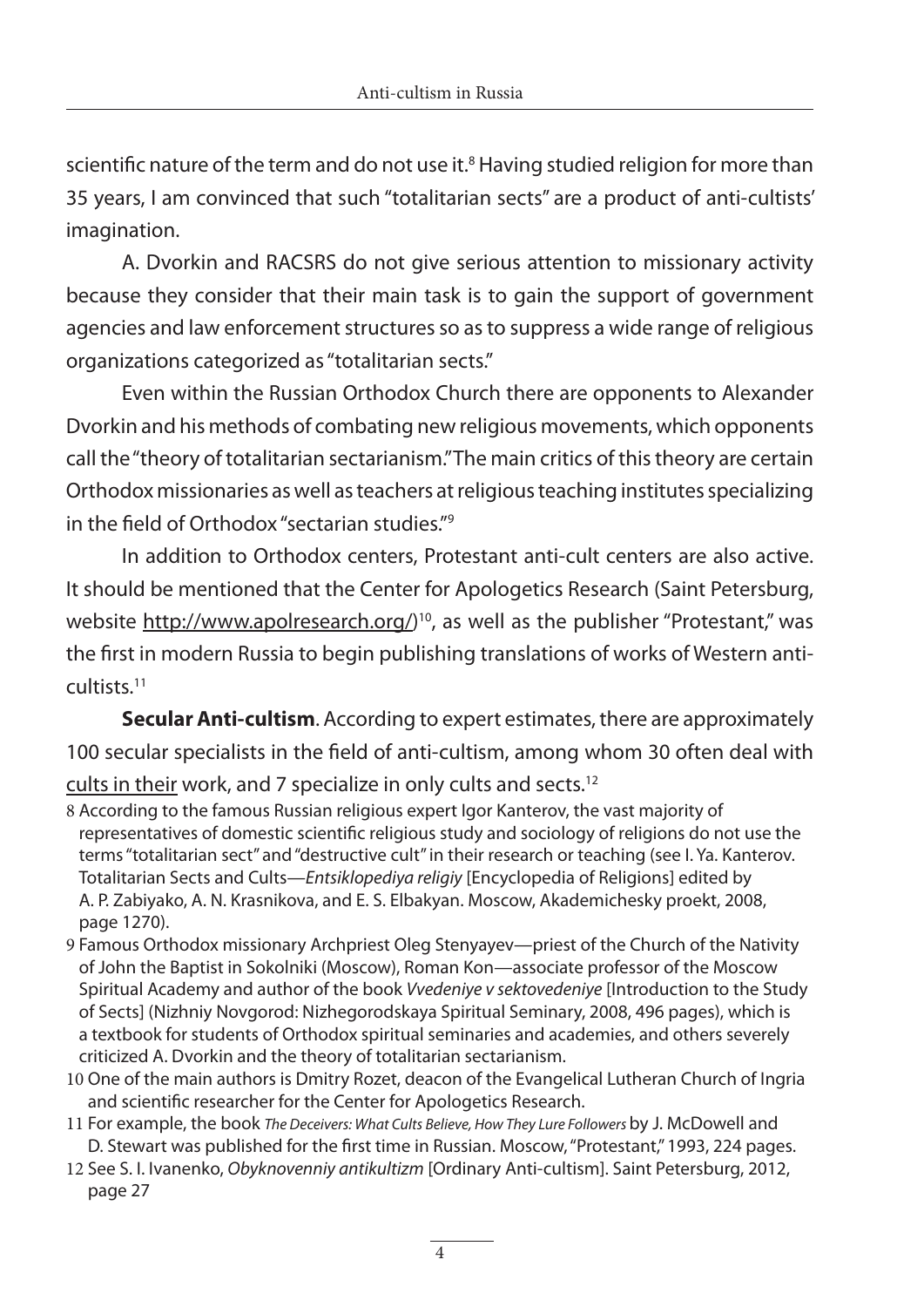Among representatives of secular anti-cultism, there are psychologists and psychiatrists, as well as other specialists. On a number of occasions, their scientific competence has for good reason been questioned.

For example, Yevgeniy Volkov, a well-known anti-cultist and candidate of philosophical sciences (Nizhniy Novgorod), is the author of many articles on psychological manipulation used by destructive cults. He was the editor and translator of the book *Exit Counseling: A Family Intervention*by Carol Giambalvo (translation from English, Nizhniy Novgorod, 1995, 118 pages). Ye. Volkov frequently participated in judicial proceedings against Protestants, followers of Eastern religions, and Scientologists. Ye. Volkov's name appears on the Incompetent Authors of Expert Studies website (http://falseexperts.info/?show=experts&id=4) because he calls himself a psychologist and participates in performing expert studies although he does not have the higher education and necessary scientific qualification in this field.

However, the influence of anti-cultism in modern Russia is determined, not by the scientific or professional competence of its followers, but by the importance of the governmental positions that they hold. For example, the mass media identifies RF Minister of Justice Vladimir Konovalov as one of the most active proponents of anti-cultist ideas (he has held this position since 2008).

Because V. Konovalov was known for his loyalty to the Russian Orthodox Church and has been awarded many church medals, rumor spread that he was a "secret monk."13 In response to questions in the *Rossiyskaya gazeta*, V. Konovalov stated that he studied by correspondence at the St. Tikhon's Orthodox University, where he received an Orthodox theological education.<sup>14</sup> According to the president of the Guild of Experts in Religion and Law, Roman Lunkin, A. Dvorkin<sup>15</sup> was the teacher and mentor of the future minister of justice,V. Konovalov, while he studied at St. Tikhon's Orthodox University.

<sup>13</sup> The story about the Minister of Justice being a "secret monk" is groundless; V. Konovalov is married with three children.

<sup>14</sup> *Rossiskaya gazeta* (federal issue) No. 4417 dated 19 July 2007, http://www.rg.ru/2007/07/19/ konovalov.html

<sup>15</sup> R. N. Lunkin. "The Ministry of Justice on the War Path. Instead of an Expert Council for Conducting Religious Expert Studies, Minister of Justice Alexander Konovalov has created an 'Orthodox Brigade,'" portal—credo.ru, http://www.portal-credo.ru/site/?act=news&id=69754&topic=646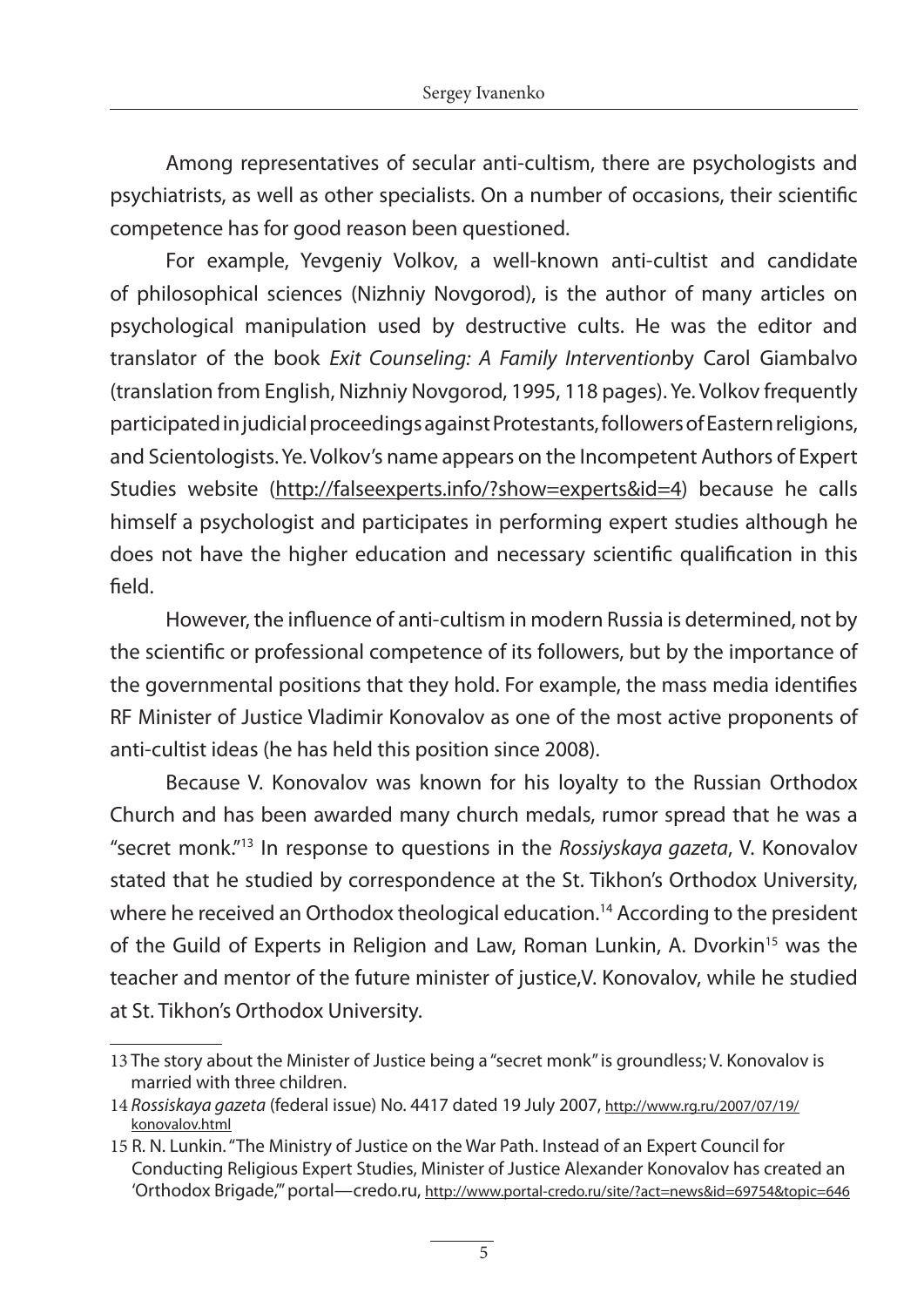V. Konovalov turned out to be a good student and supported anti-cultists. He established close ties with FECRIS<sup>16</sup>—one of the main international anti-cult organizations.

In 2009 the composition of the Expert Council on Conducting State Religious Expert Studies under the Russian Ministry of Justice was radically altered. The Expert Council had been composed of qualified scholars and specialists. The Ministry of Justice took the initiative to exclude professionals from the Expert Council and to appoint in their place several active supporters of anti-cultism. As a result, on 3 April 2009 A. Dvorkin was chosen as chairman of the Expert Council on Conducting State Religious Expert Studies under the Russian Ministry of Justice.

**The Campaign of Protest Against the Increased Role of Anti-cultists in Government Agencies**. In response to the growing influence of anti-cultists, the all-Russian initiative for freedom of conscience for all citizens and against the presence of radical anti-cultists in the Expert Council on Conducting State Religious Expert Studies under the Russian Ministry of Justice and other government agencies was launched in 2009.

This initiative appeared on the Internet under the title "No to Inquisitors!"Scholarly religious experts, human rights advocates, believers, and leaders of several Protestant churches, which suffer from discrimination most directly, as well as some Muslim leaders,openly supported the initiative.

Originally the initiative (signatures of participants, articles, and commentaries) was posted on the popular website Slavyanskiy Legal Center and Institute of Religion and Law (www.sclj.ru). In a short time, approximately 14,000 signatures were collected in support of the initiative in an open letter to RF Minister of Justice Vladimir Konovalov.

However, as confirmed by one of the originators of the initiative in a letter to Dmitri Medvedev, president of the Russian Federation in 2009, at the end of September 2009—as a result of pressure from representatives of government agencies who were sympathetic to anti-cultists, including calls from "the top," demanding that the

<sup>16</sup> European Federation of Centres of Research and Information on Sectarianism. A. Konovalov presented his report at the FECRIS conference in Hamburg in 2007; in 2009, he met with the participants in the FECRIS conference in St. Petersburg and discussed the perspective for cooperation with this organization.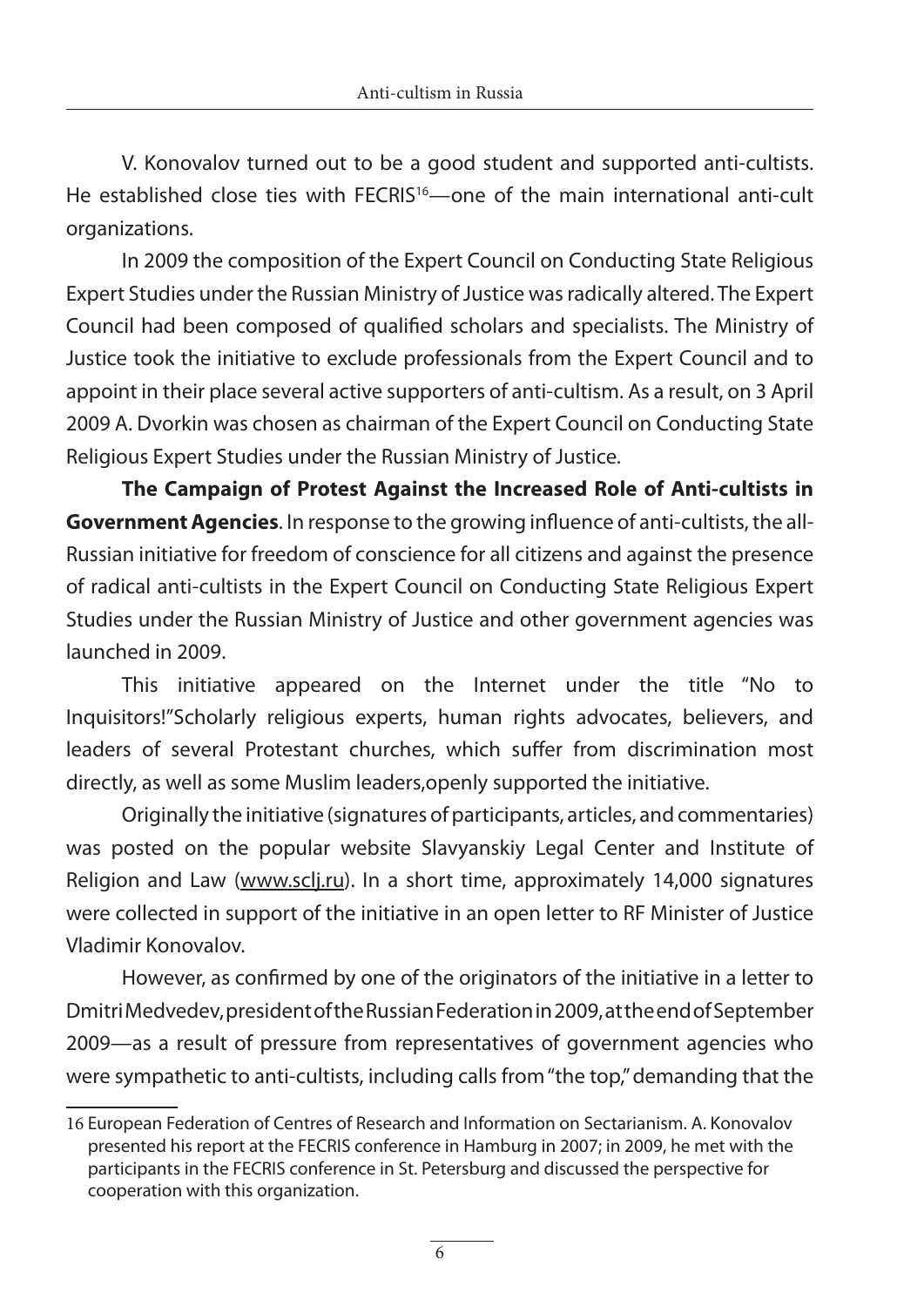administration of the Slavyanskiy Legal Center and Institute of Religion and Law terminate the initiative "No to Inquisitors!" and remove all materials from the Web site—the initiative had to be moved to the less popular Web site Zhivoy Zhurnal (http://inkvisitoramnet.livejournal.com/).17

Subsequently, large-scale campaigns were occasionally held to have A. Dvorkin dismissed from the position of chairman of the Expert Council on Conducting State Religious Expert Studies under the Russian Federation Ministry of Justice. Thus, in 2012 the corresponding petition collected close to 9,000 signatures.

The RF Ministry of Justice refused to grant the demand, however, in effect, due to the large-scale protests the Expert Council on Conducting State Religious Expert Studies did not play an active role. Nevertheless, A. Dvorkin and other anticultists, as members of the Expert Council, freely use their status to attack religious minorities during lectures and appearances in the media.

**The Strengthening of Government Support for Anti-cultism Was Especially Noticeable in 2009 and the Period That Followed**. From 2009 until now, anti-cultists and their ideas started to dominate state organizations responsible for developing and carrying out policies regarding religious organizations. Anti-cultists have been acting as informal authors (or co-authors) of conceptual approaches to solving problems between the state and religious associations. Frequently, anti-cultist mythology motivates law-enforcement agencies to initiate and investigate cases against new religious movements and motivates courts to render unlawful decisions.

To combat new religious movements and religious minorities, anti-cultists rely on two main methods: dissolving and banning religious organizations and declaring religious literature of "sectarians" extremist materials.

**Religious Organizations That Are the Primary Targets of Anti-cultists**. In recent years, anti-cultists have mainly attacked Pentecostals, Jehovah's Witnesses, the Church of Scientology, and the Society for Krishna Consciousness.<sup>18</sup>

Despite criticism from anti-cultists, all these religious organizations continue to progress and strengthen their position.

<sup>17</sup> R. N. Lunkin, director of the Institute of Religion and Law. Letter to President of the Russian Federation D. A. Medvedev regarding anti-missionary draft law and the "No to Inquisitors!" initiative, http://inkvisitoramnet.livejournal.com/2297.html

<sup>18</sup> This is described in greater detail in S. I. Ivanenko's book, *Obyknovenniy antikultizm* [Ordinary Anti-cultism]. Saint Petersburg, 2012.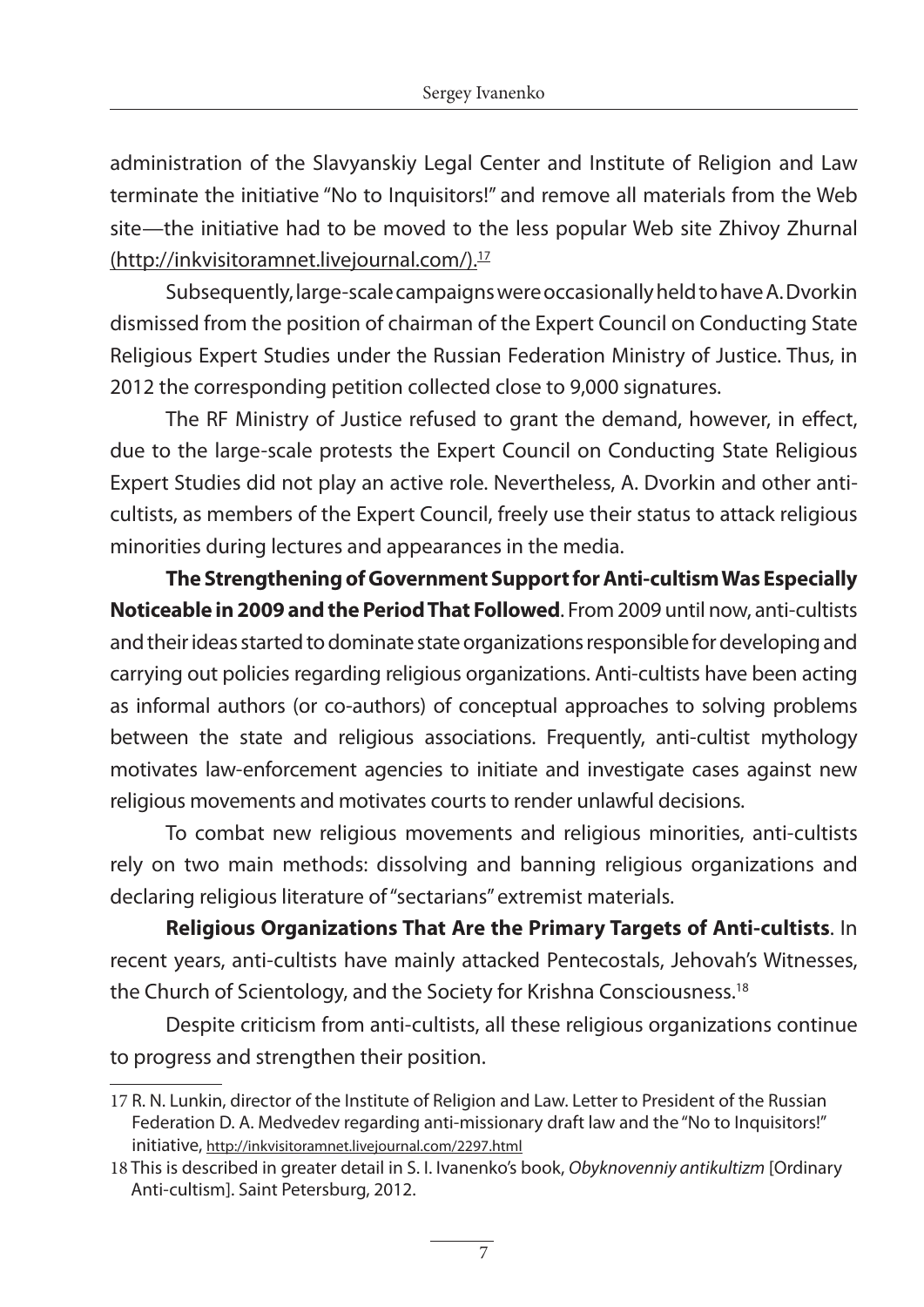**Manifestations of Anti-cultist Views in the Activity of State Agencies.**  Violations of rights of believers, including those committed under the influence of anti-cultist's prejudice, were analyzed in the Report of the Ombudsman for the Russian Federation for 2012.19

As a result of anti-cultism, the following typical violations of the rights of adherents of new religious movements and religious minorities may be noted.

1. In recent years, mainly adherents of minor religious confessions have regularly filed complaints with the Ombudsman for Human Rights of the Russian Federation against the incorrect and at times unlawful actions of law-enforcement officials. These officials burst into places where religious services were being conducted and, under the guise of a search, document inspection, or personal search of citizens, photographed and even fingerprinted the citizens. Jehovah's Witnesses, more than other religious minorities, were the objects of such actions.

In February 2012, because of such violations of the rights of believers, the Ombudsman for Human Rights of the Russian Federation sent a letter to the Minister of Internal Affairs of the Russian Federation. The RF Ministry of Internal Affairs immediately responded to this letter and circulated a directive to all territorial subdivisions to train their staff on how to comply with legislation on freedom of conscience. As a result, toward the end of 2012 there were fewer complaints to the Ombudsman for Human Rights of the Russian Federation from believers against the actions of police officers.

For example, according to representatives of the Church of Scientology, during a search for extremist literature in the Moscow Church of Scientology in on 6 October 2011 law-enforcement officers were extremely aggressive.20 However, law-enforcement officers acted professionally during investigations in March 2013 of several Scientology organizations in Moscow, St. Petersburg, Novosibirsk, and other regions.

2. The practice of reviewing canonical religious literature for extremist attitudes and appeals has turned into a complex systemic problem. The religious

<sup>19</sup> Published on 29 March 2013, http://rg.ru/2013/03/29/lukin-dok.html

<sup>20</sup> As an example, when those conducting the search were unable immediately to open the door to one of the buildings that was locked, they refused to wait two minutes for a key to be brought and broke down the door. No extremist literature was found at the Scientology church in Moscow, but the building had to be repairedafter the search.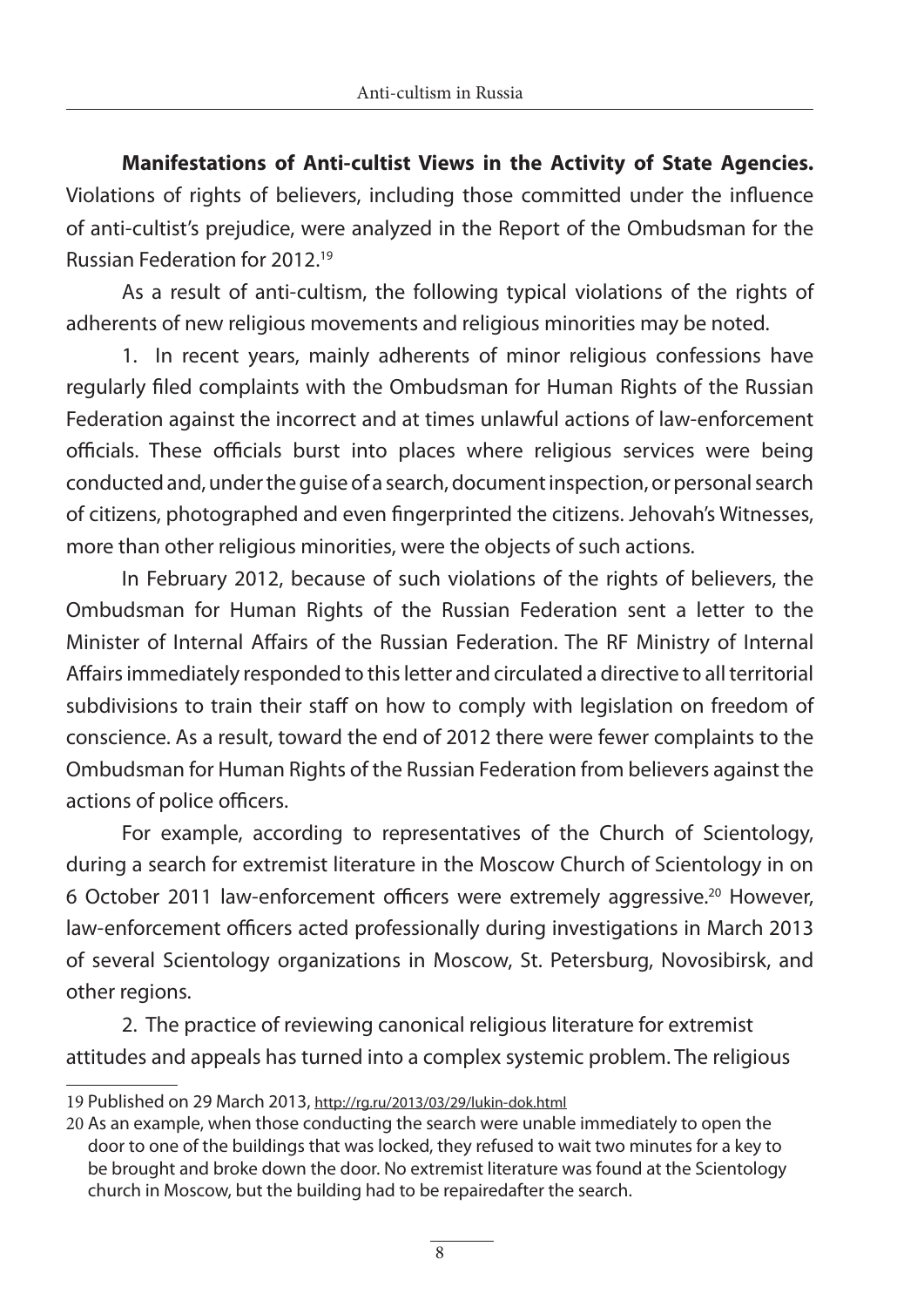organization of Jehovah's Witnesses remains the "record holder" for the number of such inspections. Jehovah's Witnesses and adherents of other religions have repeatedly filed applications with the European Court of Human Rights, whichhas rendered seven judgments in their favor within only the past five years.

3. The Ombudsman for Human Rights of the Russian Federation regularly received complaints from believers and adherents of religious minorities concerning difficulties they face when acquiring land to construct religious buildings and filing the necessary approval documentation.21 In regard to these complaints, there was an intense and, as a rule, futile exchange of correspondence with the agencies of state authority and local self-government agencies for the city of Moscow and the Kostroma, Moscow, Pskov, and Samara Regions, the Stavropol Territory and other subjects of the Russian Federation. The Ombudsman is working on many such complaints from previous years and the list of unresolved conflicts increases from year to year. Some of them are astonishing in the level of the officials' arbitrariness as well as in the obvious disregard for the believers' feelings.

4. In 2012, another serious incident occurred in the Eastern Administrative Circuit of the city of Moscow, where, in accord with direction given by a prefect, a temporary house of prayer of the religious organization, the Church of the Holy Trinity (Christian Evangelical-Pentecostal religion), located on Nikolaya Starostina st., 10, was torn down. On the night of 6 September 2012, the believers were forcibly evicted. The authorities assigned this mission to the "people's guard."<sup>22</sup> The latter, breaking down the door, burst into the church with the cry, "Sectarians have no place on Russian soil." Church utensils and other valuable property were trampled into the ground and some were stolen.

<sup>21</sup> Usually these difficulties were encountered primarily by Catholic, Old Believers, Muslim, and Protestant communities.

<sup>22</sup> Adoption of the Law of Moscow on the Moscow City People's Guard No. 36 dated 26 June 2002, the Moscow City People's Guard is a state-community association created to render assistance to state agencies of the city of Moscow and law-enforcement agencies to ensure public order and is composed of citizens of the Russian Federation who are admitted into its ranks in accordance with established procedure. It is united under the direction of the authorized state institution, the Moscow City Headquarters of the People's Guard. Territorial subdivisions of the Moscow City People's Guard are guard detachments of regions of the city of Moscow that are formed into guard detachments of administrative circuits.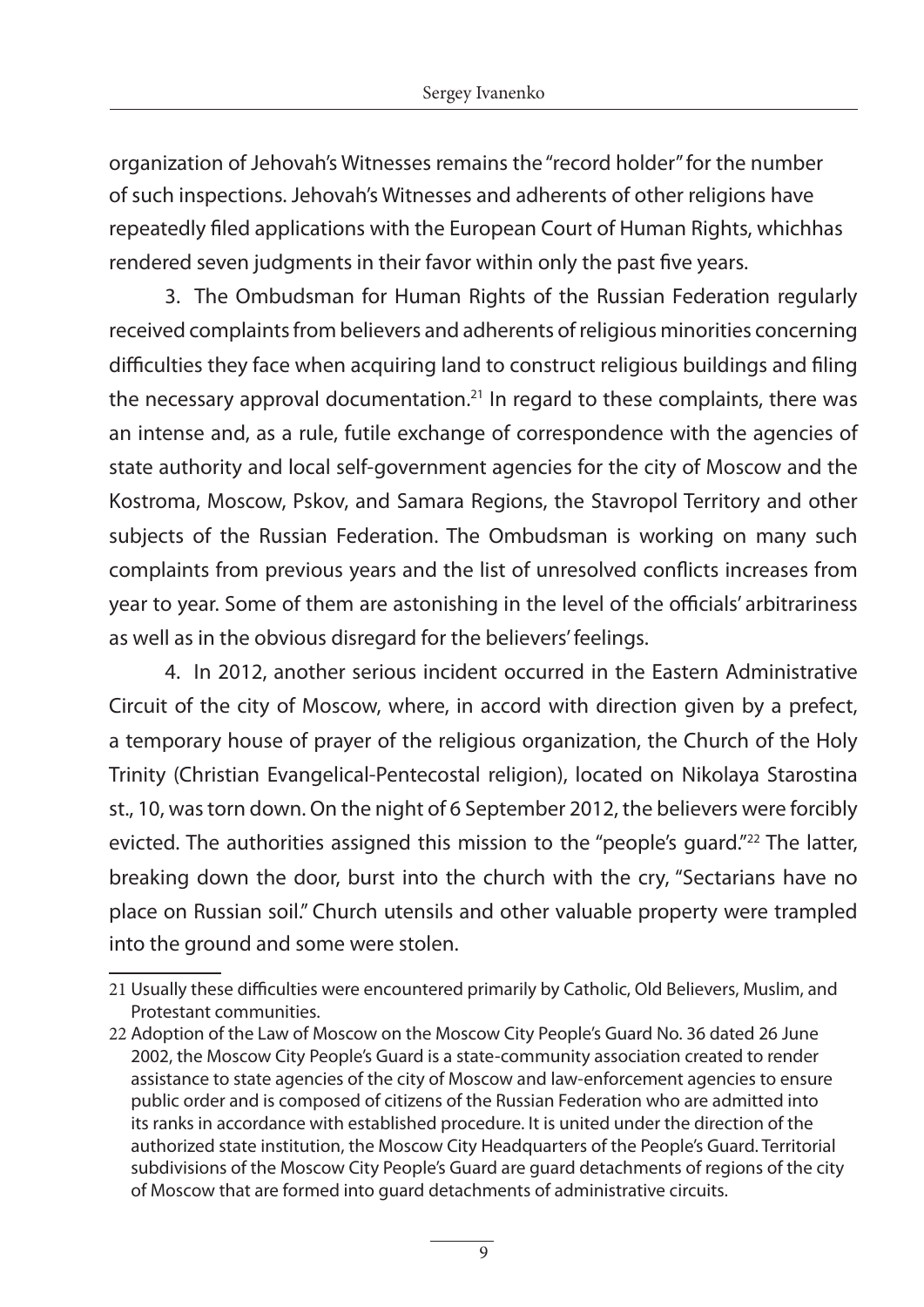In this incident, it is noteworthy that the state's actions do not demonstrate respect for the rights or feelings of believers, since the motivation for the removal of the Pentecostal's religious building was the perception that members of Protestant denominations are "sectarians."

5. Overall, the Ombudsman for Human Rights of the Russian Federation perceives a continuing increase in 2012 in the tendency to limit the activity of socalled non-traditional religious organizations, to disrupt their religious services, and to insult the feelings of their adherents. At the same time, attempts to negatively categorize several "non-traditional" confessions as "sectarian," "destructive," "totalitarian," and "pseudo-Christian" have been observed.

Such derogatory designations are not supported by law, and are therefore, not permitted when officials make public appearances or in official publications of state agencies. Unfortunately, the Ombudsman's mail, as well as the results of his monitoring in 2012 of official Web sites of state agencies of subjects of the Russian Federation, revealed that such rhetoric is used by officials from the Khanty-Mansi Autonomous Area–Yugra, Amur, Arkhangelsk, Rostov, and Chelyabinsk Regions, and the Republic of Bashkortostan.

There were similar speeches by heads of regions in 2013. For example, on 1 April 2013 the governor for Stavropol Territory offered to use the Cossacks<sup>23</sup> to combat sects.24

## **The Most Serious Failure of the Anti-cultists—the Results of the Judicial Process in the City of Tomsk to Declare** *Bhagavad-Gītā As It Is* **Extremist Material (2011–2012).**<sup>25</sup>

24 http://www.interfax-religion.ru/?act=news&div=50637

<sup>23</sup> Cossacks—a military class in the Russian Empire that played an important role in the acquisition and guarding of bordering territories. The 1897 census showed the number of Cossacks as approximately 3,000,000 (men and women), or 2.3% of the population of the Russian Empire (without Finland). In the Russian Federation, according to the All-Russia Census in 2002, there were more than 140,000 persons calling themselves Cossacks. Of them, 95.5% are in the Southern Federal Circuit (62.5% of Russia's Cossacks reside in the Rostov Region, 14.7% in Volgograd Region, 12.5% in Krasnodar Territory, and 2.8% in Stavropol Territory).

<sup>25</sup> The Tomsk city prosecutor's office filed an application with the court on 30 June 2011 to declare extremist material the book, *Bhagavad- GītāAs It Is*, by the founder of the International Society for Krishna Consciousness, Srila Prabhupada (1896–1977). This book is a translation of the Hindu sacred scriptures *Bhagavad-Gītā*with comments; over100 million copies have been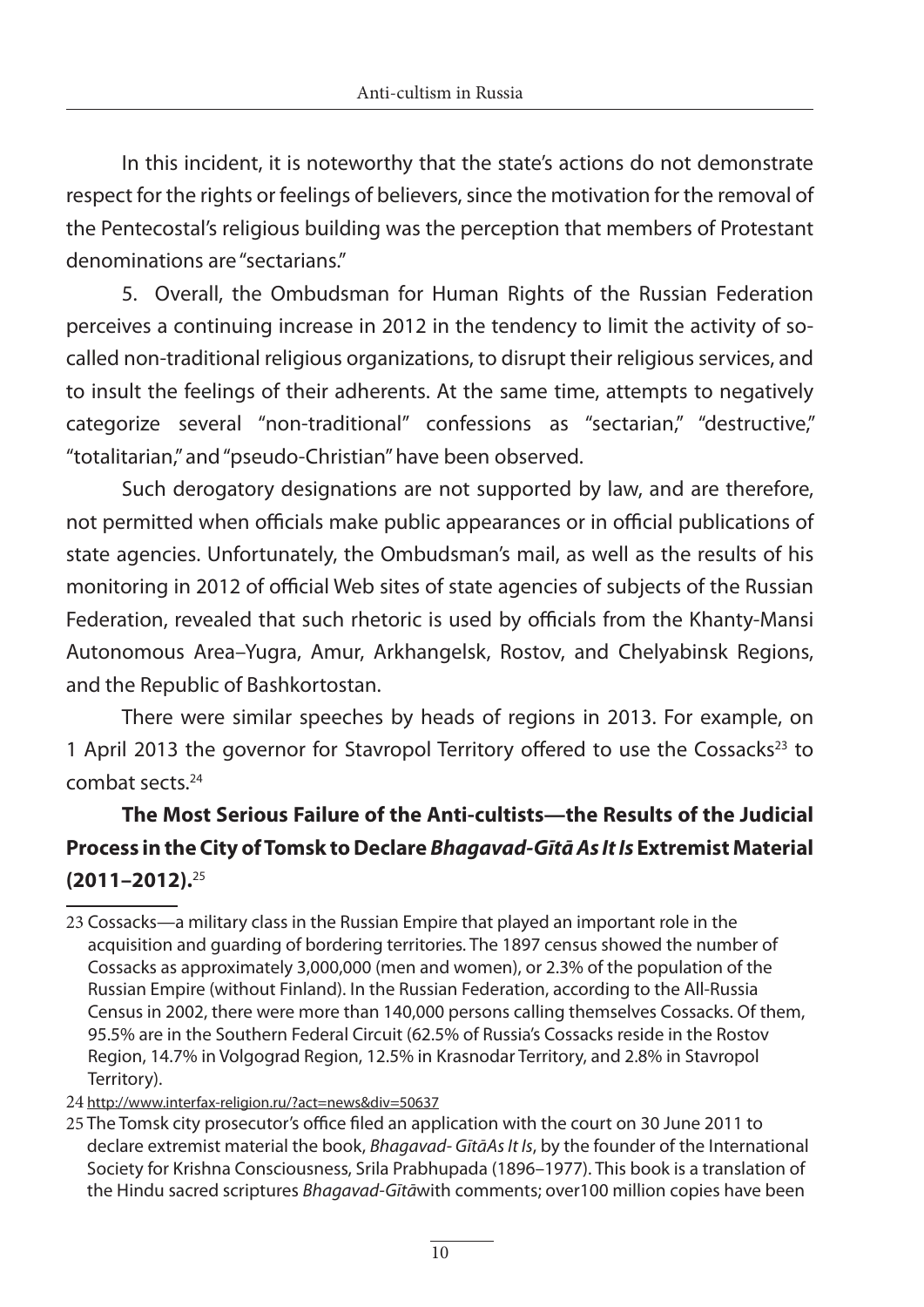The instigators were anti-cultists who expected that in the end they would secure a ban on the Society for Krishna Consciousness. As a result of the judicial proceedings, the claim of the prosecutor's office was denied; anti-cultists suffered a serious defeat. The proceedings provoked large-scale protests in India, which greatly damaged the reputation of anti-cultists in the eyes of the Russian government.

The anti-cultists thought that it would be sufficient to state that they were not attacking the *Bhagavad-Gītā*26 itself, but that they suspected extremism in one of the commentaries to this sacred book. They thought that most Hindus would not be offended by this but that only members of the Society for Krishna Consciousness would. According to anti-cultists' strange but deeply held convictions that contradict reality, the Society of Krishna Consciousness does not enjoy support and respect in India.

The actual situation is quite different. The parliament and government, India's largest political parties, religious circles, and the media viewed the judicial proceedings as a gross insult to the religious feelings of Hindus and an offense against a great holy object, the sacred book, the *Bhagavad-Gītā.* The fact is, as scholars and specialists of Indian culture well know (and unbeknownst to anti-cultists), to a Hindu, insulting the authoritative commentary on a holy book such as the *Bhagavad-Gītā* is the same as insulting the holy book itself and all Hindus.

Indian leadership rendered decisive support to the Society for Krishna Consciousness. Russian-Indian bi-lateral relations that are officially characterized as "a privileged strategic partnership," were threatened, which was an unpleasant surprise for Russian leadership. For the first time in the history of Russian-Indian relations, there were large-scale anti-Russian protests in India. Representatives of

published in 80 languages. This translation of *Bhagavad- Gītā*is the most widely distributed outside of India and one of the most widely distributed within India. The first edition of *Bhagavad- Gītā As It Is* was published in Russian in 1984. In the following years the book was reprinted and sold out at more than a million copies. According to data from the Center of Indian Research of the Institute of Oriental Studies of the Russian Academy of Science, it is the only widely distributed Russian translation of the *Bhagavad- Gītā.* Other, scholarly translations are known only by scholars and experts.

<sup>26</sup> *Bhagavad-Gita* (Sanskrit:*Divine Song*) is a jewel of old Indian literature in Sanskrit, containing 700 verses. It is one of the most esteemed sacred texts and has a great influence on the life and culture of Indian society. *Bhagavad-Gita* became known in Russia in 1788, after N. I. Novikov (1744–1818) was the first to publish it in Russian.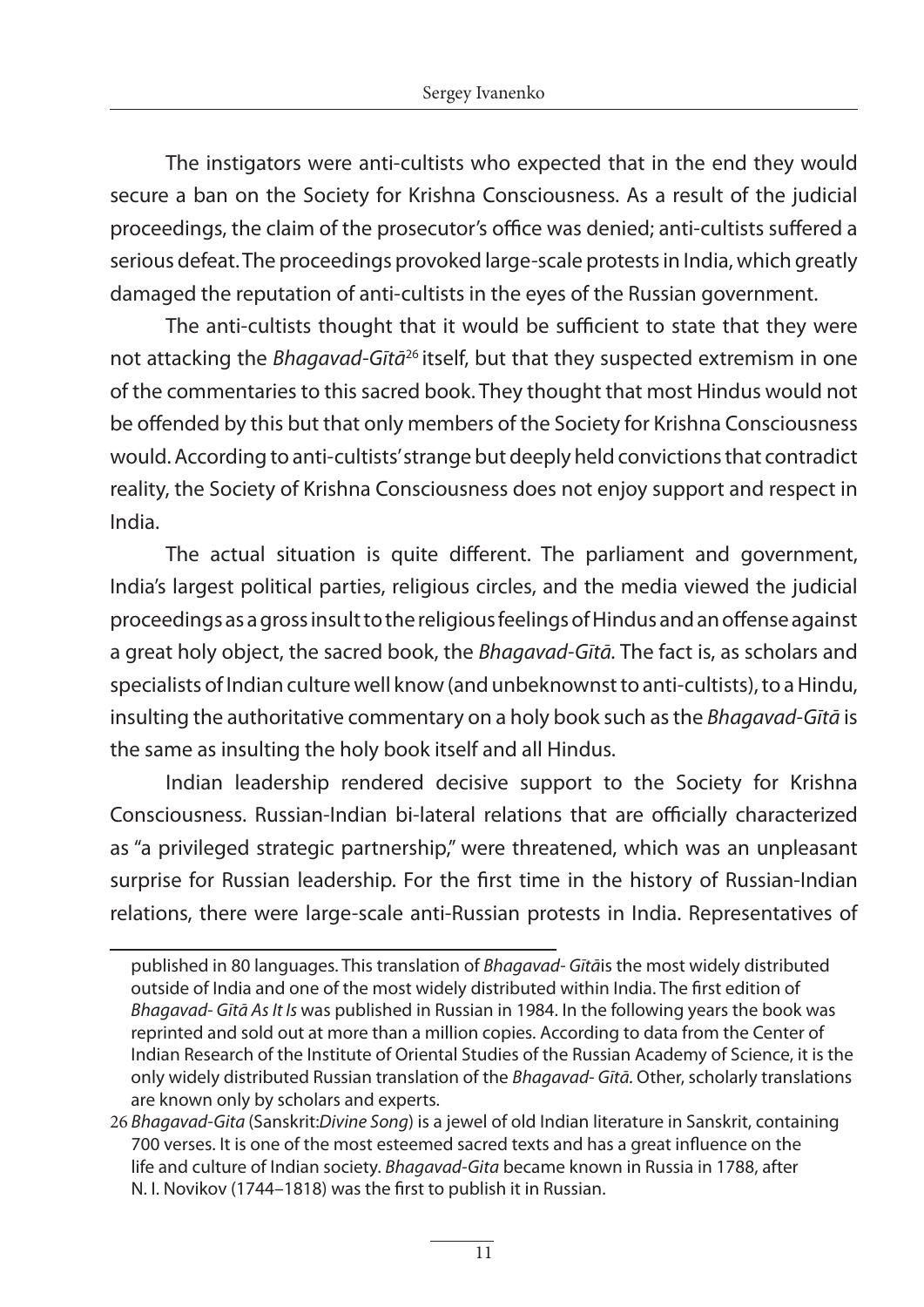the Indian business community were outraged over the court proceedings against *Bhagavad-Gītā As It Is*.

On 28 December 2011 the Leninskiy District Court of the city of Tomsk denied the claim of the prosecutor's office, however this decision was appealed.

It was evident to all the competent experts that, if the decision of the Leninskiy District Court of the city of Tomsk was reversed and the proceedings renewed, the reaction of Indian society and the leadership of the Republic of India would be painful and severe. Russian-Indian relations would suffer greatly.

On 24 and 25 February 2012 the All-Russian Scientific Conference,"The Bhagavad-Gita in History and Modern Society," organized by the Tomsk State University in collaboration with the Department of Culture of the administration of the Tomsk Region was held in Tomsk. At the conference, a resolution was adopted, which stated that the concept of extremism cannot be applicable to such religious texts as *Bhagavad-Gītā As It Is*.

The participants of the conference expressed their distrust of A. Dvorkin as the chairman of the Expert Council on Conducting State Religious Expert Studies under the Russian Ministry of Justice. They noted the need "to create an independent and competent association of experts, composed of religious experts, linguists, historians, philosophers, sociologists, psychologists, and jurists who are capable of delivering objective, scientifically grounded conclusions."

On 14 March 2012 a number of prominent Russian scientists sent an open letter to Russian President D. A. Medvedev and the Chairman of the Government of the Russian Federation V. V. Putin. According to the opinion of prominent scholars, the book *Bhagavad-Gītā As It Is* is an authentic element of true Hinduism, and the actions of the Tomsk prosecutor's office discredit Russia in the eyes of the civilized world and drives a wedge between Russia and India.

7 On 21 March 2012 the judicial chamber of the Tomsk Regional Court upheld the decision of the court of first instance, which denied the claim of the prosecutor.

Unfortunately, the judicial proceedings that were initiated by the prosecutor of the city of Tomsk considerably damaged Russian-Indian relations and led to an anti-Russian climate in India, which was never present there before.

To a considerable degree, anti-cultists who were the ideological inspiration for